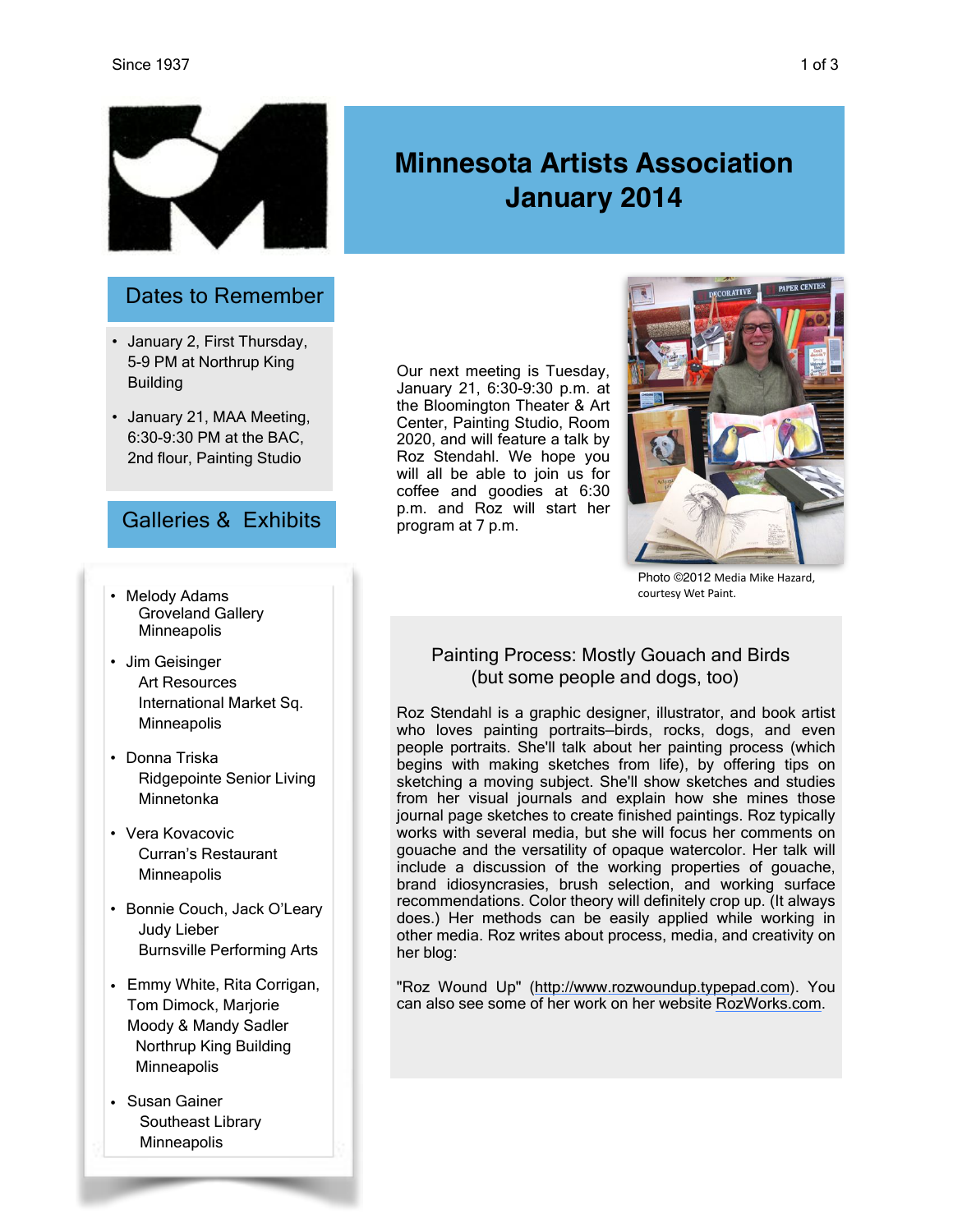### December Meeting Review

It may be all the art talk or perhaps it's our mile-long potluck buffets, but for many of us our annual holiday meeting in December is the best MAA meeting of the year. Eleanor McIntosh was our hostess again this year, with 15 artists attending. Here is some of the fine work brought for the Show & Tell.





Digital art by Jack O"Leary A watercolor by John Fleming Marjorie Moody in front of our "show and tell."





A landscape by Vera Kovacovic **A Christmas Interior by Emmy White** Eleanor McIntosh with "Cat Nap" A Christmas Interior by Emmy White







"Blarney Castle" by Tom Dimock "Elephants Eating Banana Trees." by Donna Triska "Pine Path," by Jeanne Emrich



Welcome New Members! Susan Solomon and Shailaja Kambale